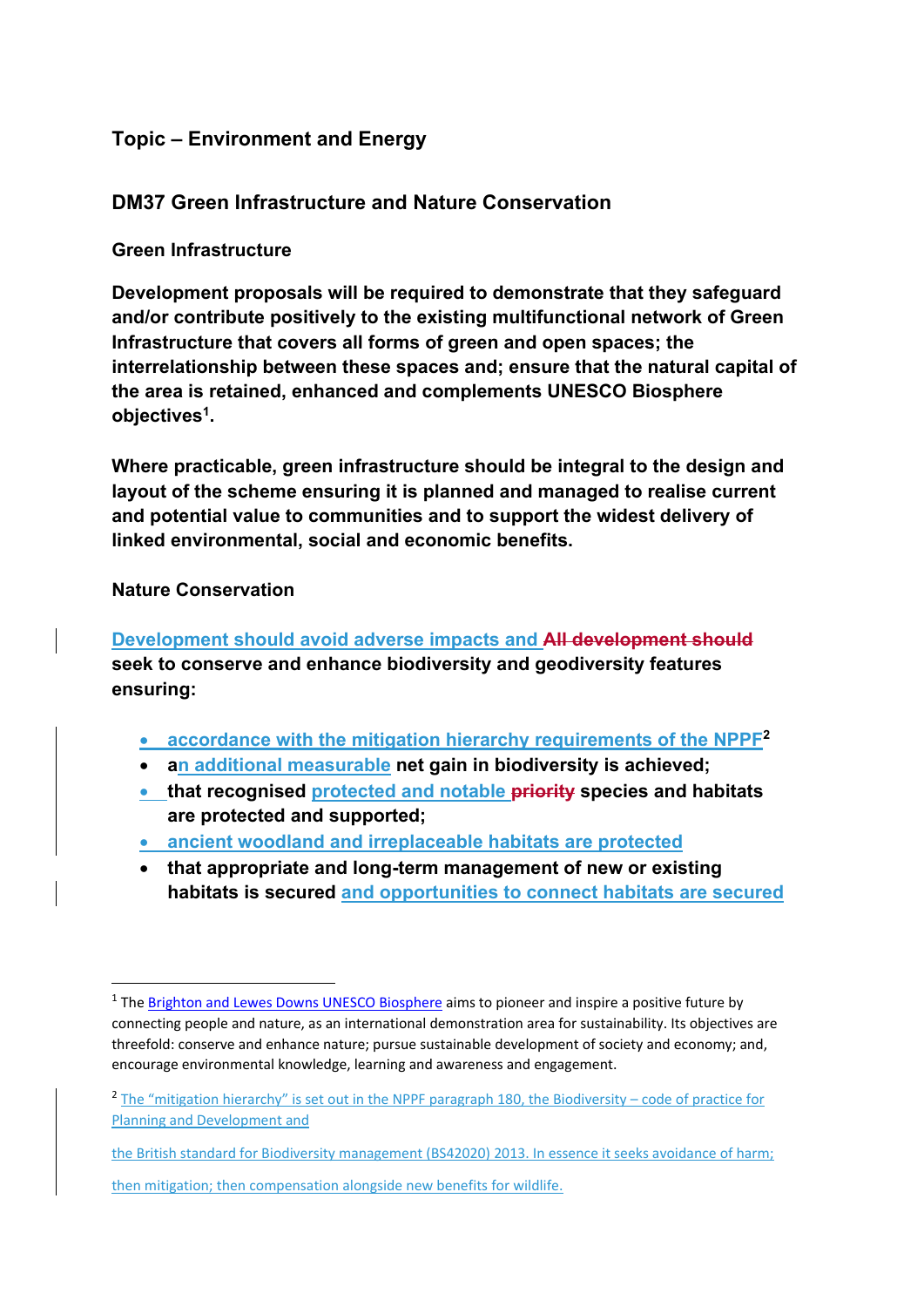**to ensure a network of nature recovery3; and** 

 **where relevant, the control and eradication of any invasive non-native species present on site.** 

**Developers will be expected to work with existing partnerships to support and enhance the following green infrastructure and nature conservation features:** 

- **the Nature Improvement Area** <sup>4</sup>
- **protected and notable species and habitats5**
- **ancient woodland**
- **aged/veteran trees**
- **protected trees6**
- **the City's National Elm Collection**
- **marine and coastal biodiversity**
- **geodiversity**

**Proposals liable to affect green infrastructure and nature conservation features either directly or indirectly must be supported by an appropriate and detailed site investigation/ assessment and accord with provisions set out in**  the mitigation hierarchy<sup>7</sup>. Measures to avoid or prevent harmful effects will be **required**

# **Designated Sites**

# **Where proposals are liable to impact cause direct or indirect harm to a designated sites, they must provide:**

**a) evidence to demonstrate that the objectives of the designation and integrity of the area will not be undermined;** 

<sup>&</sup>lt;sup>3</sup> Nature recovery networks allows opportunities for protection and enhancement of existing nature assets including protected sites and wildlife-rich habitats, and creation of new habitats, to be identified and prioritised within a local area.

<sup>4</sup> The South Downs Way Ahead Nature Improvement Area (NIA ‐ the NPPF defines NIA as: "Inter‐connected networks of wildlife habitats intended to re‐establish thriving wildlife populations and help species respond to the challenges of climate change. "

<sup>5</sup> Protected species/habitats include species of animal or plant, or its habitat (including feeding, resting and breeding areas) protected under National and European legislation and/or included on a Red List (ie complies with criteria set by the International Union for Conservation of Nature [IUCN] or similar following a process review). Notable species/habitats include those identified as being of principal importance in England, Section 41 of the Natural Environment and Rural Communities Act 2006; priority UK Biodiversity Action Plan (BAP) and Local BAP habitats and species; and, those listed on the Sussex Rare Species Inventory (held by Sussex Biodiversity Record Centre). See also Annexe 1 of the adopted Nature Conservation SPD (SPD11)

<sup>6</sup> Protected trees includes those covered by a Tree Preservation Order and/or lie within a conservation area. 7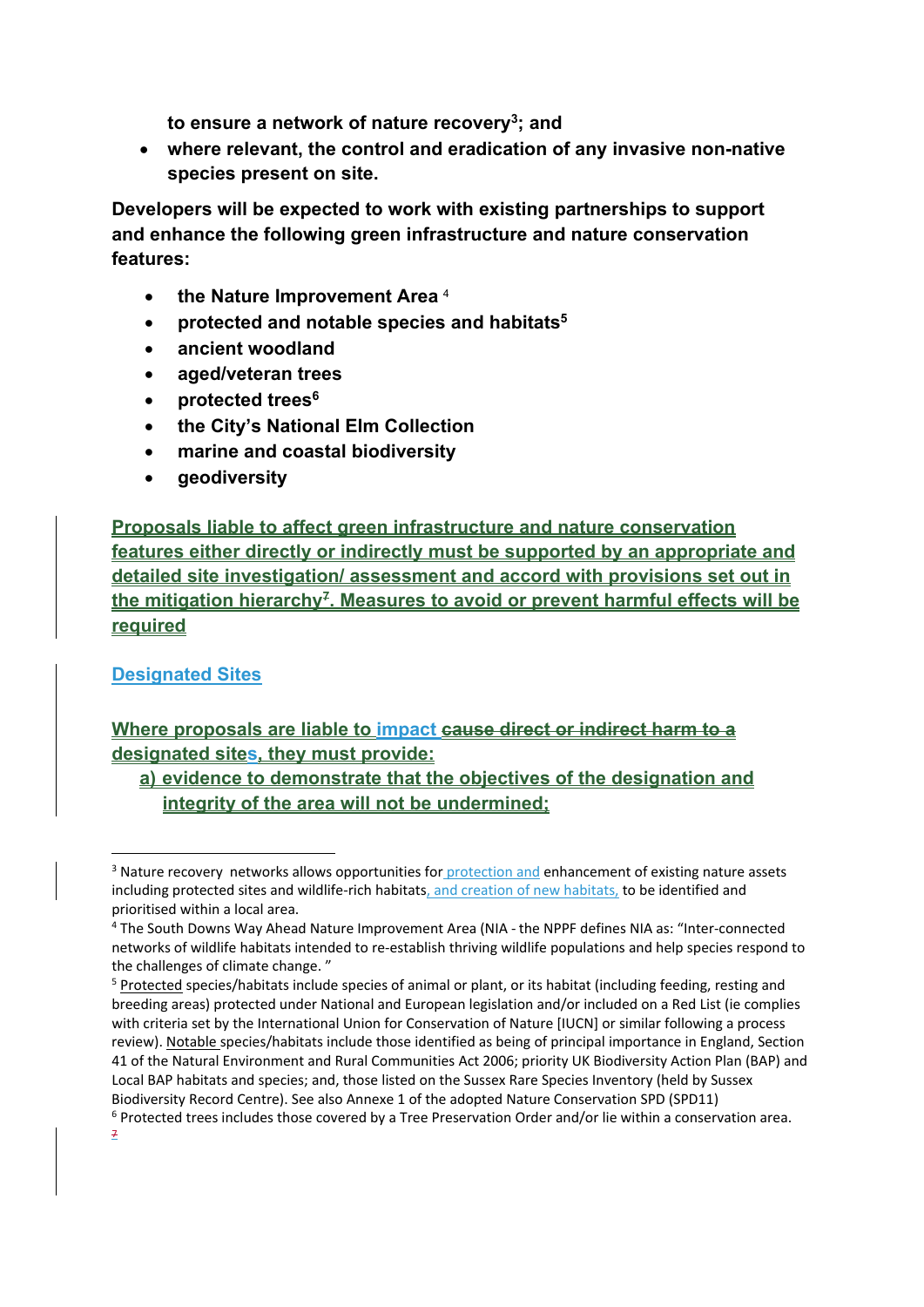- **b) funded management plans that secure the long term protection and enhancement of remaining features<sup>8</sup>; and**
- **c) up-to-date information about the biodiversity/geodiversity which may be affected and how loss impacts can be mitigated to achieve and additional measurable net gains achieved.**

**Proposals for development within a designated site of importance to nature conservation or which could impact upon a designated site must also satisfy the following criteria:** 

# **A. Internationally protected sites**

**All development must comply with the Conservation of Habitats and Species Regulations (as amended)9 Development likely to have significant effects on an international site (either individually or in combination with other plans or projects) and which would affect the integrity of the site will be subject to Habitat Regulations Assessment and will not be permitted unless the council is satisfied that:** 

- **i) There is no alternative solution (which can be adequately demonstrated by the developer); and**
- **ii) There are imperative reasons of overriding public health or public safety for the development; and**
- **iii) Adequate mitigation measures and/ or compensatory provision is secured.**

# **B. Nationally protected sites**

**Development proposals should avoid impacts on nationally protected sites<sup>10</sup>. Development proposals likely to have an adverse effect on the site's' notified special interest features will not be permitted unless the only exception is if:** 

- **i) the benefits of the development, at this site, clearly outweigh both the likely impact to notified features on the site and any broader impacts on the network of nationally protected sites; and**
- **i)ii)**

**the loss impacts can be mitigated in accordance with the mitigation hierarchy; and through on or off-site habitat creation to achieve a net gain in biodiversity/ geodiversity.** 

<sup>&</sup>lt;sup>8</sup> Remaining features includes those retained in situ, translocated and/or provided to compensate for lost features.

<sup>&</sup>lt;sup>9</sup> The Conservation of Habitats and Species Regulations 2017 (as amended).

<sup>&</sup>lt;sup>10</sup> Development likely to have a significant effect on nationally protected sites will be required to assess the impact by means of an Environmental Impact Assessment.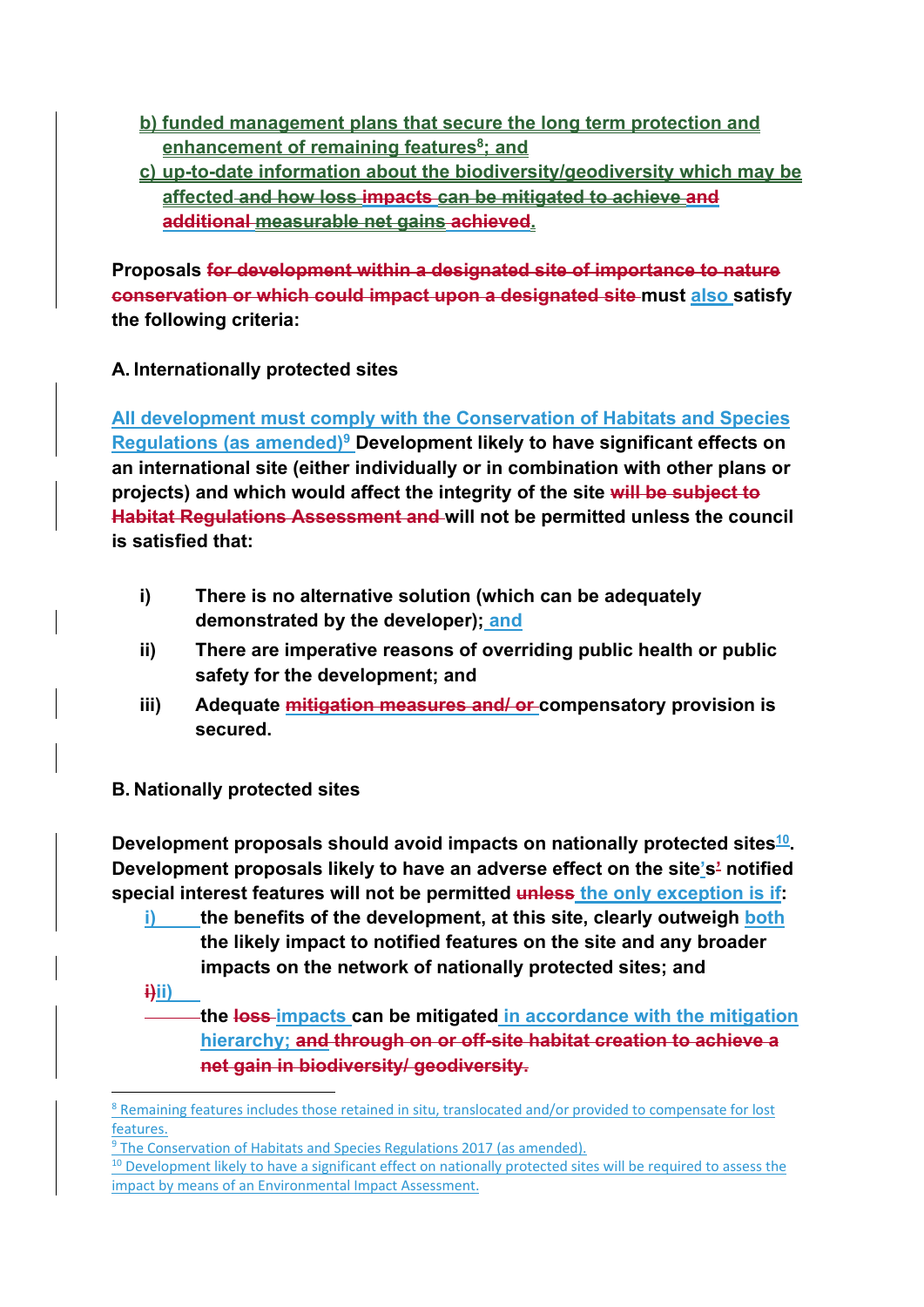#### **ii)iii)** n or off site additional measurable net gains in **biodiversity/geodiversity can be achieved.**

**Development likely to have a significant effect on nationally protected sites will be required to assess the impact by means of an Environmental Impact Assessment.** 

## **C. Locally protected sites**

**Unless allocated for development in the City Plan, Ddevelopment proposals that will result in an adverse effect on the integrity of any local site which cannot be either avoided or adequately mitigated will not be permitted,**  unless<sup>11</sup>:

- **i) the site is allocated for development in the City Plan or there are exceptional circumstances that justify the development of the site and can be demonstrated to outweighing the adverse effects on the local designation are clearly demonstrated; and**
- **ii) the impactsloss can be mitigated through on or off-site habitat creation; and to achieve a net gain in biodiversity/geodiversity.**
- **iiiii)** on or off site additional measurable net gains in **biodiversity/geodiversity can be achieved.**

**Development proposals considered to have a significant effect on local sites will be required to assess the impact by means of an Ecological Impact Assessment.** 

**Proposals liable to affect green infrastructure and nature conservation features either directly or indirectly must be supported by an appropriate and detailed site investigation/ assessment and accord with provisions set**  out in the mitigation hierarchy<sup>42</sup>. Measures to avoid or prevent harmful **effects will be required. Where proposals are liable to cause direct or indirect harm to a designated site, they must provide:** 

**evidence to demonstrate that the objectives of the designation and integrity of the area will not be undermined;** 

**funded management plans that secure the long term protection and** 

the British standard for Biodiversity management (BS42020) 2013. In essence it seeks avoidance of harm;

then mitigation; then compensation alongside new benefits for wildlife.

<sup>&</sup>lt;sup>11</sup> Development proposals considered to have a significant effect on local sites will be required to assess the impact by means of an Ecological Impact Assessment.

<sup>&</sup>lt;sup>12</sup>The "mitigation hierarchy" is set out in the Biodiversity – code of practice for Planning and Development and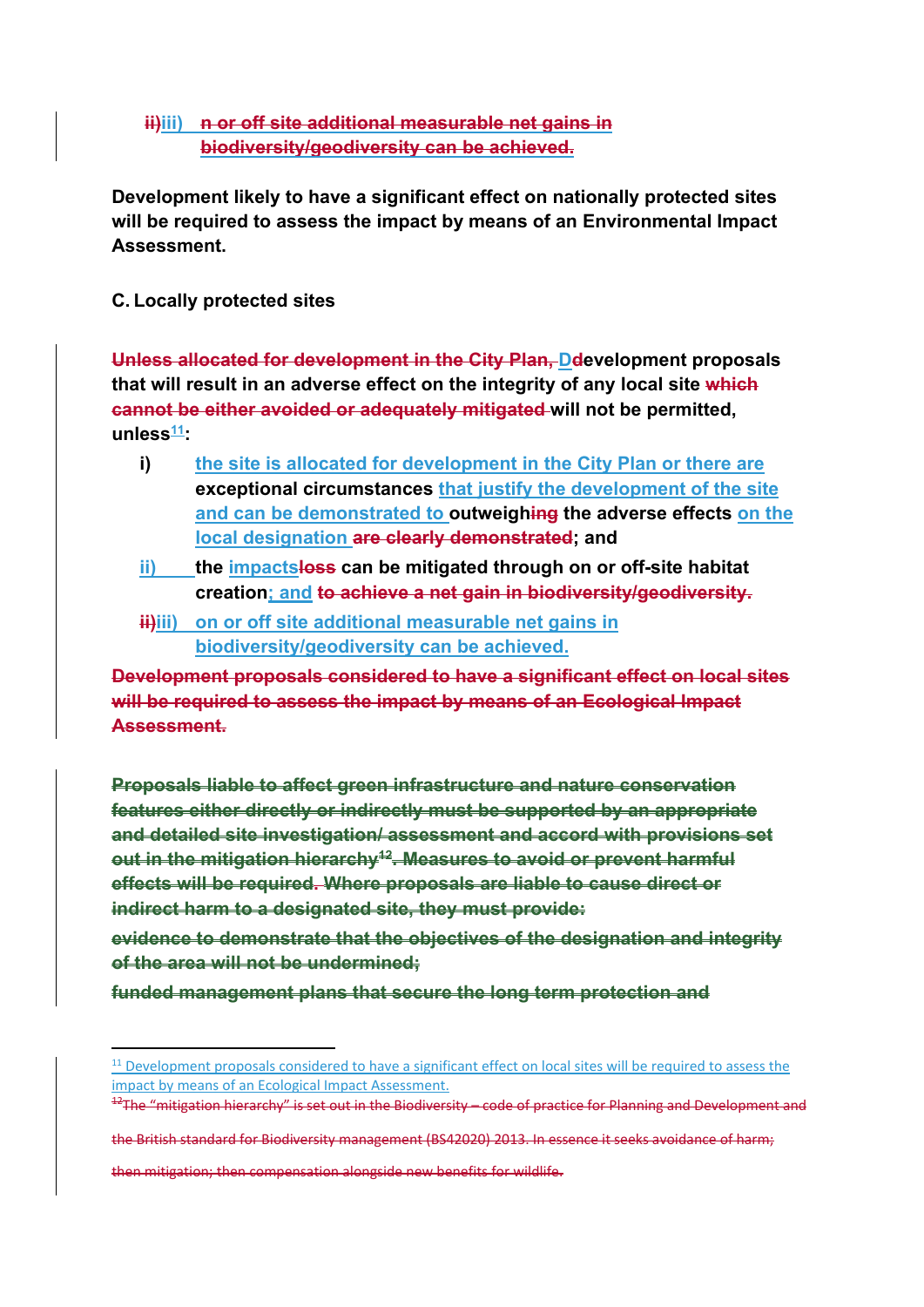#### **enhancement of remaining features13; and**

**up-to-date information about the biodiversity/geodiversity which may be affected and how loss can be mitigated to achieve measurable net gains.** 

#### **Supporting Text**

2.275 The natural environment is critical to all living things. Its conservation and enhancement also brings about social and economic benefits and it can support climate resilience in built up urban areas. A development proposal's impact upon the natural environment must be considered early in the design process, including cumulative and in-combination impacts and impacts upon the wider environment. Applicants must properly assess the harmful effects of their proposals on the natural environment/natural capital<sup>14</sup>, seek to minimise the impact and give full consideration to achieving biodiversity net gains, in particular to species and habitats of particular principal importance (formerly known as BAP habitats) and the value of incorporating appropriate green infrastructure solutions into the design (see also Policies DM22 Landscape Design and Trees, DM1Housing Quality, Choice and Mix, DM43 Sustainable Drainage and City Plan Part One policies, CP8 Sustainable Buildings, CP10 Biodiversity, CP16 Open Space and CP17 Sports Provision).

2.276 Green infrastructure is a multi-functional and connected network of predominantly green spaces, water and other environmental features in urban and rural areas that delivers a wide range of environmental, social, economic benefits and quality of life benefits. It can help strengthen climate change resilience, health and well-being of communities, economic vibrancy, and, provide habitats and wildlife corridors as well as urban cooling. Green infrastructure is a fundamental part of sustainable development and the city plan is committed to ensuring that new development protects and enhances a network that is vital to the future of Brighton and Hove. A Natural Capital Investment Strategy for Sussex 2019<sup>15</sup> is being prepared which when adopted will guide the implementation of this policy.

2.277 In Brighton & Hove the key spatial backbone/framework for green infrastructure is formed by the South Downs Way Ahead Nature Improvement Area (NIA) which includes the City's Green Network<sup>16</sup> along with other identified open

<sup>13</sup> Remaining features includes those retained in situ, translocated and/or provided to compensate for lost features.

<sup>&</sup>lt;sup>14</sup> Natural Capital is the world's stocks of natural assets which include geology, soil, air, water and all living things. It is from this Natural Capital that humans derive a wide range of services, often called ecosystem services, which make human life possible

<sup>&</sup>lt;sup>15</sup> Sussex Local Nature Partnership 'Natural Capital Investment Strategy for Sussex'

<sup>&</sup>lt;sup>16</sup> The South Downs Way Ahead Nature Improvement Area (NIA) is one of 12 NIAs that were announced by Government in February 2012. It sets a landscape scale approach to biodiversity and focuses on safeguarding endangered chalk grassland, vital for rare and endangered wildlife and the provision of clean drinking water and green space. The South Downs Way Ahead Nature Improvement Area (NIA) is one of 12 NIAs that were announced by Government in February 2012. It sets a landscape scale approach to biodiversity and focuses on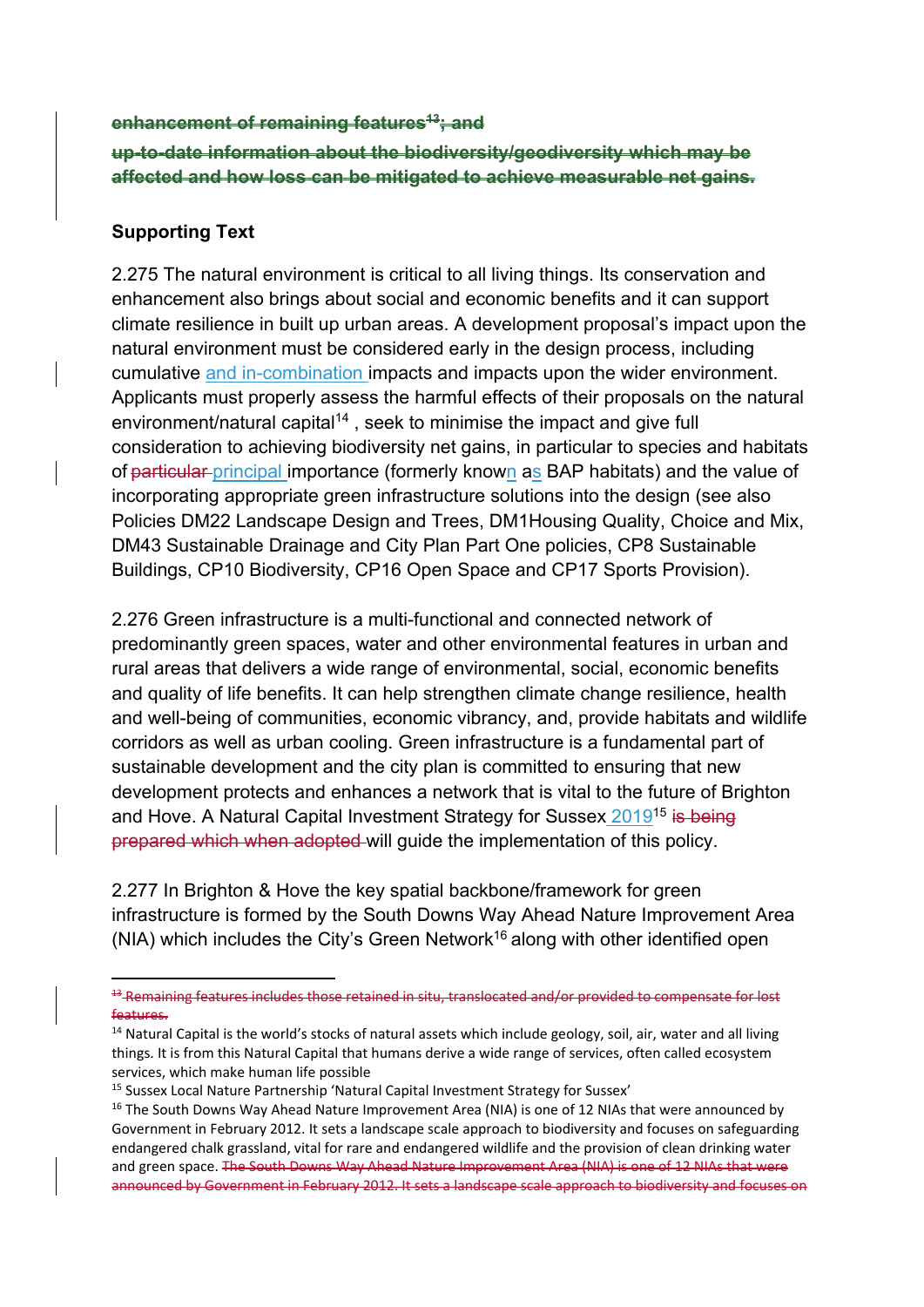space (including allotments, orchards and community food production spaces), designated nature conservation sites and the seafront (promenade, beach and sea) including brownfield land in urban areas and former industrial land. However, the City's green infrastructure encompasses more than this 'spatial backbone' and includes; street trees, residential gardens, green roofs/walls and landscaped/flood management areas including sustainable drainage systems (SuDS). Cycling/walking routes and manmade features designed to enhance biodiversity/recreation (e.g. bird/bat boxes and bee bricks) are also important to the overarching concept in the City.

2.278 A key element of green infrastructure is identifying, retaining and enhancing a rich ecological network. The presence of protected species is a material consideration in planning decisions. Many other species are nationally rare or vulnerable although not currently protected by law. In some cases these species have specialised habitat requirements and survive in a few, localised areas. Some habitats are irreplaceable such as ancient woodland and aged/veteran trees whilst the City's remaining population of elm trees (known as the 'National Elm collection') is nationally important. The council considers that species and habitats that are protected, rare or vulnerable should be conserved, with appropriate buffer strips, as part of the development management process. The opportunity for nature recovery networks should be considered in accordance with the emerging Nature Capital Investment Strategy for Sussex and future Local Nature Recovery Strategies, which will become a requirement under the forthcoming Environment Act. Any invasive non-native species should be removed in accordance with legislation and best practice guidance (see also DM40 Protection of the Environment and Health – Pollution and Nuisance).

2.279 The council will continue to work with the Brighton and Lewes Downs UNESCO Biosphere partners, including the South Downs National Park Authority and other surrounding authorities, to secure a landscape scale approach to biodiversity and green infrastructure as recommended by People and Nature Network (PANN) 2020, which builds upon the Sussex Natural Capital Investment Strategy.

2.280 Proposals must assess potential impacts on, nature conservation features (which includes geodiversity) (see paragraph 2.282). This may require an ecological/geodiversity survey and reference to previous surveys, where appropriate. Proposals which may affect protected or rare species, within or outside a designated

safeguarding endangered chalk grassland, vital for rare and endangered wildlife and the provision of clean drinking water and green space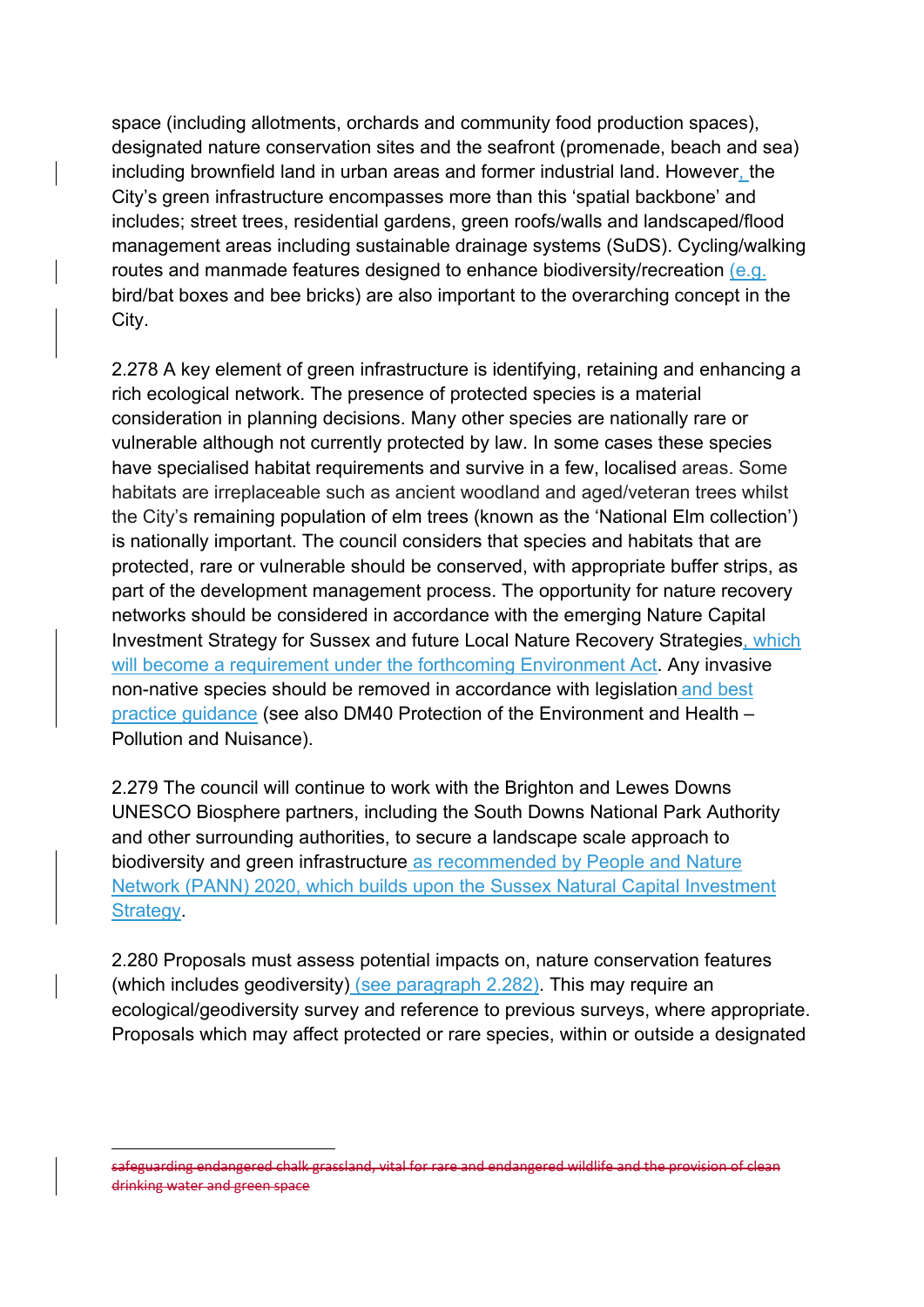site, must be fully informed by expert survey and advice<sup>17</sup>. Appropriate regard should be given to current and historical data, regeneration/repopulation potential, species' adaptability to climate change, irreplaceability of habitats, the significance of the site for the connectivity of habitats and species, and, where possible an assessment of 'natural capital'. Proposals will be expected to have taken into account the advice provided in SPD11 'Nature Conservation and Development', SPD06 'Trees and Development Sites' and any subsequent detailed guidance.

2.281 When applying this policy, regard will be given to the achievement of national and local Biodiversity Action Plan (BAP) Targets<sup>18</sup>. Enhancement opportunities should focus on habitats and species of principal importance - Brighton & Hove's local BAP habitats (e.g chalk grassland) and priority species (e.g. swifts, peregrines, house sparrows, starlings, white-letter hairstreaks, hornet robberfly etc.). Strong consideration should also be given to the protection of native species, and provision of roosting/nesting boxes for bat/birds (including swifts, house martins and swallows), gaps/holes at ground level in boundaries for hedgehogs, biodiverse roofs and walls, and, appropriate innovative and creative measures. All new build, refurbishment, and renovation schemes should incorporate swift boxes and bee bricks where possible ensuring their installation follows best practice guidance including local guidance set out in the Guidance Note for Provision of Swift Boxes in New Development, 2020. SPD11 Nature Conservation and Development will be updated and will refer to a range of other low-cost nature conservation features that can be secured through new development.

2.282 Any proposal affecting nature conservation features and/or designated sites should include a nature conservation/ecological report which demonstrates evidence of working within the mitigation hierarchy (avoid, mitigate and as a last resort compensate) any losses and identifies opportunities to enhance the nature conservation value of the site. Ecological reports should be produced in line with the British Standard on biodiversity management in planning and development BS42020:2013 and CIEEM Technical Guidance (and subsequent revisions). Reports should include evidence that they have followed the mitigation hierarchy set out in BS42020 which seeks as a preference to avoid impacts, then to mitigate unavoidable impacts, and, as a last resort, to compensate for unavoidable residual impacts that remain after avoidance and mitigation measures. Mitigation should be provided on site whenever possible. The LPA will only consider off-site compensation as a last resort where all on-site options have been fully explored. Avoidance, mitigation, compensatory and enhancement measures will be secured

<sup>&</sup>lt;sup>17</sup> The Sussex Biodiversity Record Centre (Woods Mill, Henfield) is the principal source of up-to -date desktop biodiversity information. The Booth Museum (Dyke Road, Brighton) may also holds additional data, specifically regarding geodiversity that may be relevant for nature conservation surveys.

<sup>&</sup>lt;sup>18</sup> Brighton & Hove Local Biodiversity Action Plan (2013) or any subsequent updates.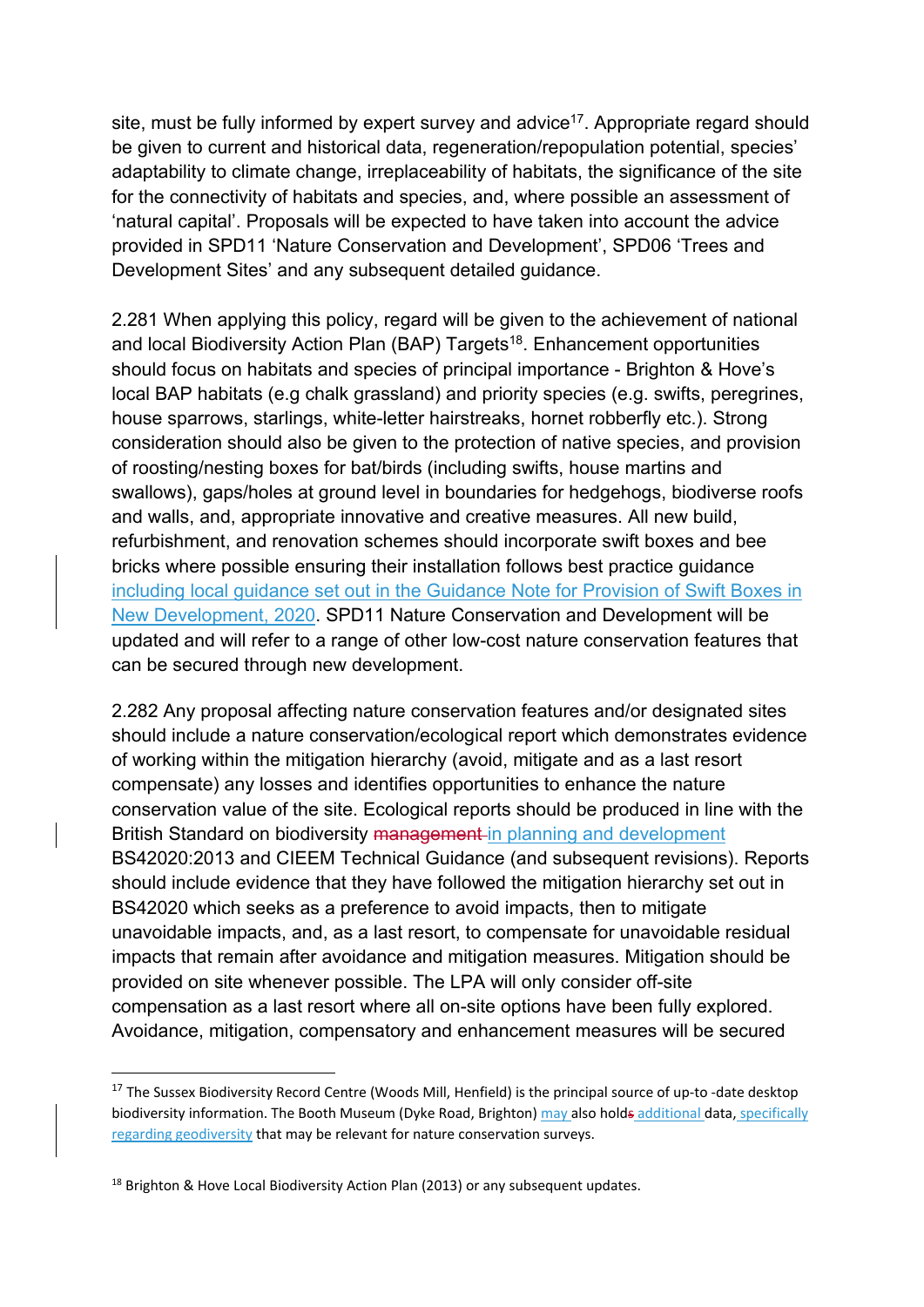through planning conditions or planning obligations. This includes a need to undertake a full life cycle analyses of developments including the impact of construction and materials over the long term). Alongside this, opportunities should be explored to provide new benefits for wildlife to deliver measurable biodiversity net gains. Opportunities to deliver higher carbon dioxide savings through greater passive design, fabric and energy efficiency measures and low and zero carbon technologies will also be required (see CP8 Sustainable Buildings and DM434 Energy Efficiency and Renewables). Nature-based solutions to carbon storage and sequestration should also be sought.

In addition to any measures required to mitigate impacts, net gains in biodiversity should also be achieved. Biodiversity net gain should be delivered on site where possible, or off site as appropriate and should still be secured where proposals have negligible or no adverse impacts on biodiversity. The Sussex Local Nature Partnership (LNP) has an ambition to achieve a 20% target for biodiversity net gain from developments. The council will work with the LNP to bring forward evidence to support this target. The updated SPD will also address biodiversity net gain and include examples of achievable targets.

In relation to Part C of the policy, examples of exceptional circumstances include development required in relation to flood defences or coastal management, key infrastructure that meets the wider needs of the city, and transport related infrastructure. Where land within locally designated sites is subject to an allocation for development in the City Plan<sup>19</sup>, it is considered that the exceptional circumstances required under section C i) of the policy have been demonstrated specifically through the examination and adoption of the City Plan Part One and the need to plan positively for housing within the context of a significant citywide housing shortfall. However, any development proposals on these sites will still be required to meet the requirements under section C ii) and C iii) for mitigation and net gain in biodiversity/geodiversity as well as requirements relating to ecological assessment.

### **Designated Sites**:

2.283 **International/ European Sites:** These include Special Areas of Conservation (SACs), Special Protection Areas (SPAs) and Ramsar Sites. There are currently no sites of International or European importance for nature conservation within the City Plan area. However, Castle Hill is designated a Special Area of Conservation (SAC) and lies within the South Downs National Park and the administrative area of the city council and there are several designated European sites (SPAs and SACs) elsewhere within East and West Sussex. Large scale development within the City Plan area may still detrimentally affect the SAC by reason of additional pressure

<sup>&</sup>lt;sup>19</sup> This applies to a small number of housing sites allocated in Policy H2 and one site allocated in Policy H1.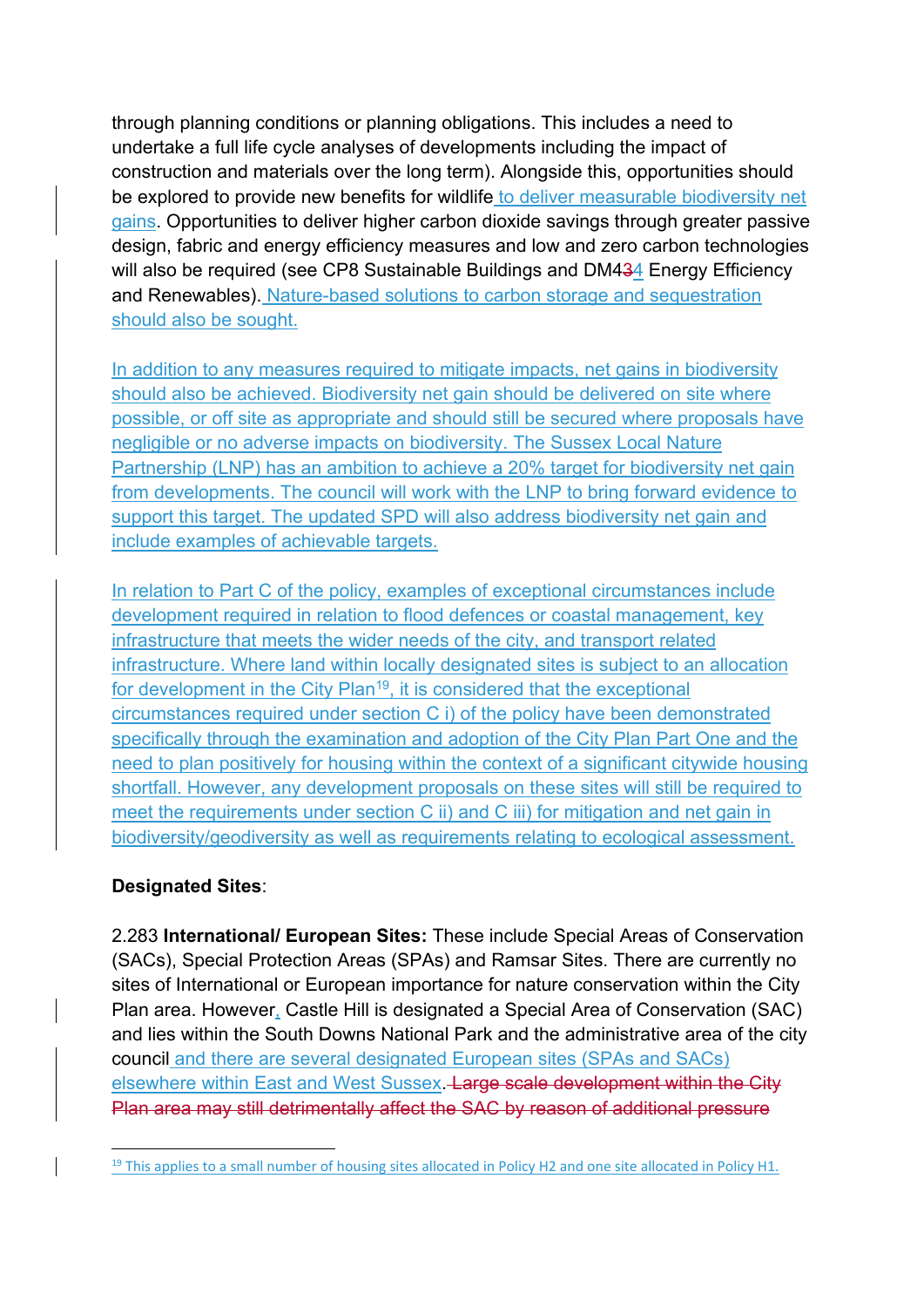from visitors and traffic. As part of the preparation of the City Plan Part Two, the council has undertaken a Habitats Regulation Assessment which concluded that the development proposed in the plan will not have significant adverse impacts on any designated European sites within 20km of the plan area boundary.

2.284 **National Sites**: These include National Nature Reserves (NNRs) and Sites of Special Scientific Interest (SSSIs), both of which are designated by Natural England. There is one Site of Special Scientific Interest (SSSIs): Brighton to Newhaven Cliffs which lies partly within the City Plan area. There are currently no National Nature Reserves (NNRs) within the City Plan area. However there is both a designated NNR and SSSI at Castle Hill. Therefore, similar to the SAC, care is needed to ensure they are not affected by detrimental impacts from development within the City Plan area. National sites also include Marine Conservation Zones (MCZ), designated through the Marine and Coastal Access Act 2009. The Beachy Head West MCZ lies partly within the City Plan area.

2.285 **Local sites**: Locally important sites include locally designated wildlife or geological sites; local geological sites (LGeoS - formerly called Regionally Important Geological and Geomorphological Sites (RIGGS) ) of regional significance, local wildlife sites (LWS) and local nature reserve (LNRs).

2.286 There are currently 6 Local Nature Reserves<sup>20</sup> that lie in part or wholly within the City Plan area. These are:

- Bevendean Downland
- Ladies Mile
- Withdean Woods and Westdene Woodlands
- Whitehawk Hill
- Wild Park/Hollingbury
- Beacon Hill (majority lies within the National Park)

2.287 There are 51 Local Wildlife Sites and 1 candidate Local Wildlife Site within the City Plan area<sup>21</sup> these are listed in Appendix 3 (as assessed in the 2017 LWS Review Report and updated in February 2020 following consultation with landowners).

<sup>&</sup>lt;sup>20</sup> Benfield Hill and Stanmer and Coldean LNR lie wholly within the National Park and are covered by policies in the adopted South Downs Local Plan.

<sup>&</sup>lt;sup>21</sup> There are 36 LWS that lie within the administrative area of Brighton & Hove City Council that lie within the National Park and are covered by policies in the adopted South Downs Local Plan